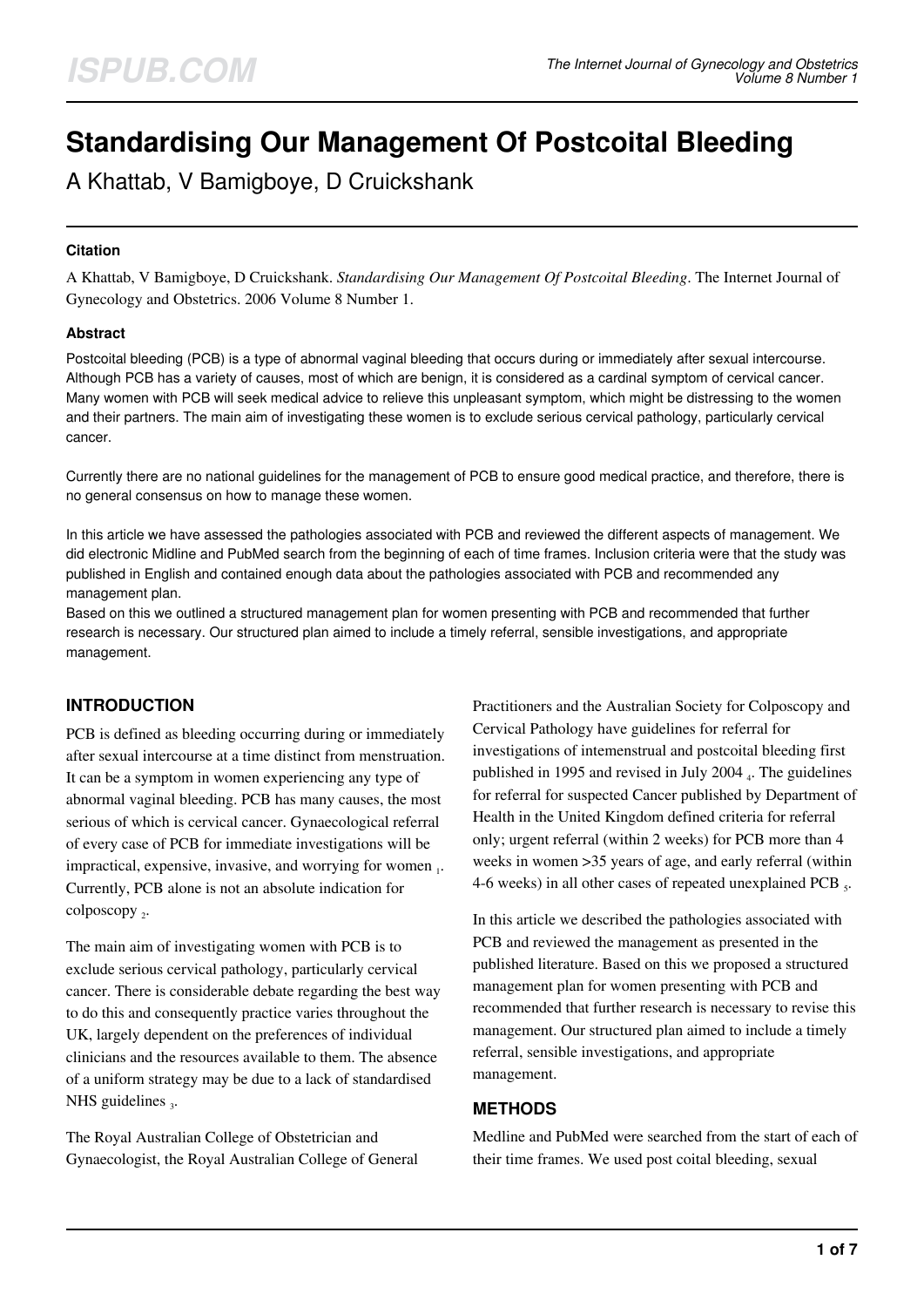intercourse, bleeding, and cervix-uteri as search terms. Studies of any design were included in the review if they had been published in English in peer-review journals. The article had to contain enough data on the pathologies associated with PCB and to recommend a management.

The results of the electronic searches were reviewed by reading the titles and abstracts. Papers were retrieved if they contained the required information. Reference lists of all articles retrieved were searched for additional articles. No studies were excluded on the basis of methodological quality. Relevant data were extracted from retrieved hard copies of eligible studies. Details were recorded about the pathologies associated with PCB and summery of their suggested management. The methodology used in most studies on women with PCB was retrospective review of hospital records. Only one systematic review was included in our article.

## **PATHOLOGY ASSOCIATED WITH POSTCOITAL BLEEDING**

In two case series from United States  $_{6}$ ,  $_{7}$ , postcoital bleeding occurred as a presenting symptom in 6% and 10% of 81 and 231 women with cervical cancer respectively. In another case series, 6 out of 20 cases of invasive cervical cancer  $(30\%)$  presented with PCB  $_8$ .

In a study by Rosenthal, of 314 women with PCB between January 1988 and 31<sup>st</sup> December 1994 seen in Department of Gynaecology, Imperial College School of Medicine, Hammersmith Hospital London UK, 12 women (3.8%) had invasive cancer: 10 were cervical or vaginal cancer and 2 endometrial cancers. Eight out of the 10 cervical /vaginal cancers were clinically apparent. Four women of these 10 had had normal smears before being referred for further investigation of PCB. Two of these were visible only with the aid of the colposcope. Thus 0.6% of women attending the gynaecology service with PCB, and a normal looking cervix and normal smear had invasive cancer of the cervix. Cervical intraepithelial neoplasia was found in 54 women (17.2%). Nineteen of the 66 women (28.8%) with cancer/CIN had a normal or inflammatory cervical smear. 15 women (5%) had cervical polyps, 18 has had HPV, 49 inflammatory changes or metaplasia, and no explanation was found in 155 women.

In a retrospective study<sub>3</sub> of 284 non pregnant, non hysterectomised women with PCB referred to the gynaecological department at The James Cook University Hospital Middlesbrough UK, between January 1996 and

December 2003, twelve cases (4.2%) of cervical cancer and ninety three cases (32.7%) of CIN were diagnosed. Infection was the underlying factor in 25 cases (8.8%), 16 women (5.6%) had a cervical polyp and 44 women (15%) had an ectropion. No pathology was found in 101 women (35.5%) in this study.

Another case series $_{10}$ , a study of 248 women referred with PCB over a 5-year period to the gynaecology department at Southend Hospital Prittlewell Chase, Westcliff-on-sea, Essex, UK; reported no cases of lower genital tract cancer following PCB. Twelve women (4.8%) had CIN, 24 women (9.6%) had polyps (endometrial and cervical), and 61 (24.6%) had cervical ectopy.

In a recent study<sub>11</sub> of 142 cases of women presented with PCB over a period of 12 months at the gynaecology department, University Hospital of Leicester, Leicester Royal Infirmary, Leicester, UK; no case of lower genital tract invasive neoplasia was identified. Out of 142 cases, 56 women (39.4%) had normal findings at colposcopy and 44 (31%) were secondary to cervical ectopy. A total of 27(19%) had CIN, out of which were 15 (10.6%) cases of high-grade disease; and 20 (74%) out of the 27 women with CIN had a recently negative cervical smear (within the last three years). Seven women had benign cervical polyps.

A study by Shalini<sub>12</sub> of 110 women presented with PCB, 6 women (5.4%) had invasive cancer, 7 (6.4%) had CIN, 23 (21%) had Infection, and no pathology was found in 74 women (67.2%). Jha<sub>2</sub> found that out of 45 women investigated for PCB (12 with negative smears and 33 with no referral smear), 8.33% of women with a negative smear had a histological abnormality. In women with no referral smear the rate was 24.24%. The overall incidence of histological abnormality was 20% and of cytological abnormality 11.11%. The study concluded that women referred with negative cytology have a lower incidence of histological abnormality. The frequency of pathology associated with postcoital bleeding from five studies is summarised in Table 1.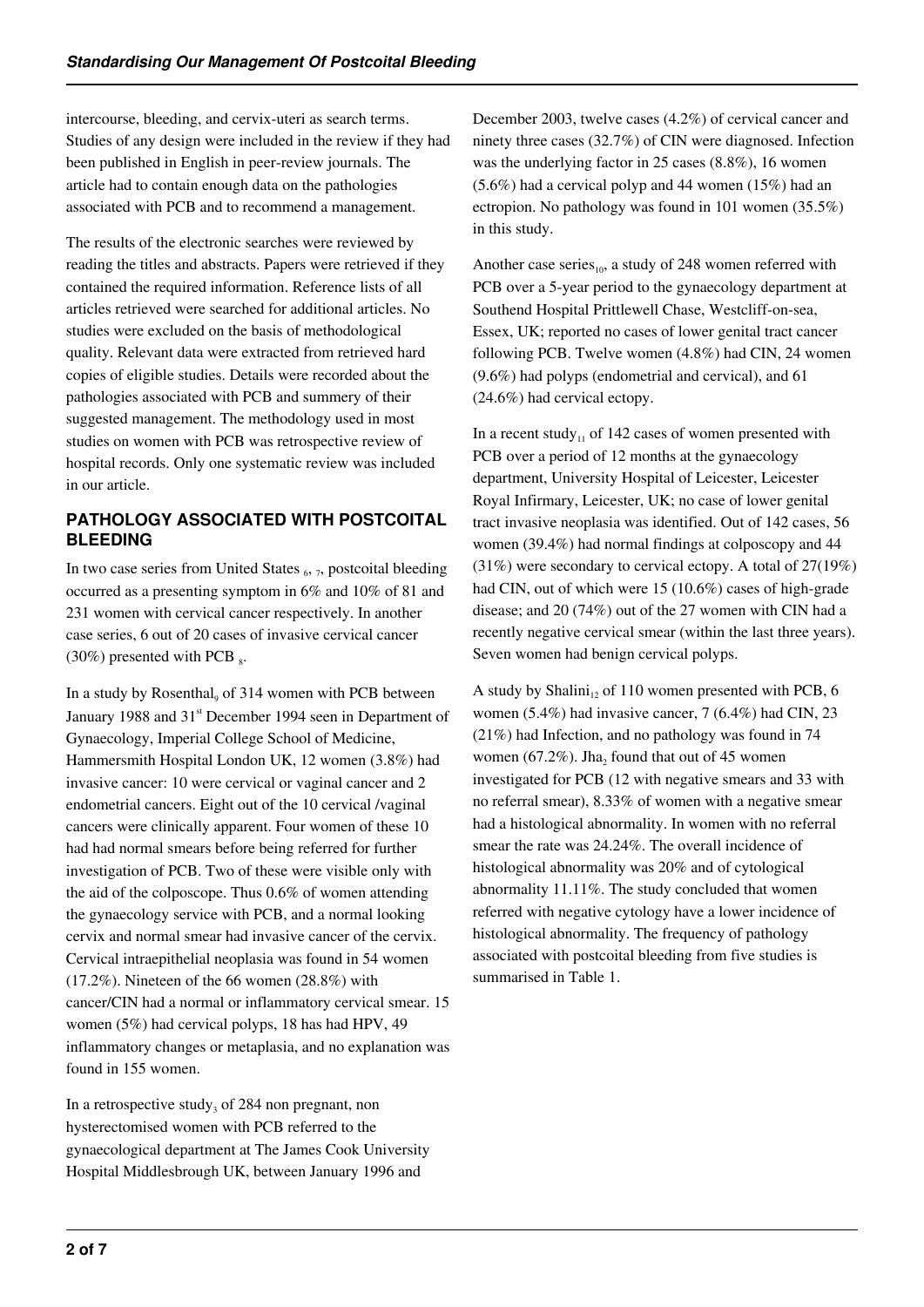#### **Figure 1**

Table 1: Frequency of pathology associated with postcoital bleeding.

|           | Pathology Rosenthal <sup>9</sup> Khattab <sup>3</sup> Selo- |           |                               |                    | Abu <sup>11</sup> Shalini <sup>12</sup> |
|-----------|-------------------------------------------------------------|-----------|-------------------------------|--------------------|-----------------------------------------|
|           | 314 cases                                                   | 284       | Ojeme <sup>10</sup>           | 142                | 110                                     |
|           |                                                             | cases     | 248 cases                     | cases              | cases                                   |
|           | Cancer 12 (3.8%) 12                                         |           | 0                             | 0                  | 6(5.4%)                                 |
|           |                                                             | $(4.2\%)$ |                               |                    |                                         |
| CIN CIN   |                                                             |           | 54 (17.2%) 93 12 (4.8%) 27    |                    | 7(6.4%)                                 |
|           |                                                             | (32.7%)   |                               | (19%)              |                                         |
|           | Infection 18 (5.7%) 25 10 (4%)                              |           |                               | $2 -$              | 23                                      |
|           |                                                             | $(8.8\%)$ |                               | $(1.4\%)$ $(21\%)$ |                                         |
|           | Other 75 (23.9%) 53                                         |           | 85                            | 57 0               |                                         |
| pathology |                                                             |           | $(18.7%)$ $(34.2%)$ $(40.2%)$ |                    |                                         |
|           | No 155 101 141 (57%) 56 74                                  |           |                               |                    |                                         |
|           | Pathology (49.4%) (35.6%)                                   |           | $(39.4\%)$ $(67.2\%)$         |                    |                                         |

In summary, invasive cancer in women with PCB varies in literature from 0% to 5.4%. In most of the studies it was more frequent than general population. PCB was associated with CIN in 5%-32.7% of cases in different studies. This wide range is likely to be due to the denominator, in other words, where women were referred to colposcopy, referrals are based on the fact that there are likely to be other factors such as smear results which have triggered referral resulting in a higher incidence of CIN than if we looked purely at all PCB referrals without smear abnormalities. In conclusion, post coital bleeding should continue to be regarded as a potential indicator for cervical cancer and for cervical intraepithelial neoplasia.

### **REVIEW OF MANAGEMENT**

Genital tract malignancy is an uncommon cause of bleeding at any age and is less common in younger women<sub>4</sub>. The management of PCB varies according to the policies followed by different clinicians. The following are recommended strategies for the management of women presenting with PCB:

### **HISTORY & EXAMINATION**

Authors recommended that the history should include

woman's age<sub>12</sub>, past history of PCB<sub>1</sub>, <sub>4</sub>, previous abnormal cervical smear<sub>1</sub>, smoking<sub>13</sub>, and past history of sexually transmitted disease " $STD$ "<sub>13</sub>, 14.

Speculum examination under good light and clear exposure of ectocervix and external os is crucial which may be quite difficult in 10 -20 % of cases<sub>1</sub>. This should be done to look for the normality of the ectocervix<sub>4</sub>, contact bleeding<sub>15</sub>, ectropion<sub>15</sub>, <sub>16</sub>, cervical ulceration<sub>1</sub>, and polyps<sub>9</sub>.

### **INFECTION SCREEN**

Genital swabs, urine, and/or blood are used to detect sexually transmitted disease in a woman who present with  $PCB_{17,18,19,20,21}$ , but it is unclear if assessment is necessary in all women with PCB or only those whose medical history or physical examination suggests a risk $_{22}$ . Many authors suggest that triple swabs "High vaginal swab, Endocervical swab and Chlamydial swab" are important investigations in women referred with  $PCB_{13}$ ,  $_{23}$ ,  $_{24}$ . In a study of Chlamydia Trachomatis infection, PCB was observed in 38.3% of Chlamydia positive patients $_{12}$ .

### **CERVICAL SMEAR**

As a result of the national cervical screening programme there has been a reduction in the incidence of cervical carcinoma<sub>25</sub>. The programme recommends that if the last smear reported to be abnormal over a period of three months or more then the smear should be repeated. Good quality smear in accordance with the NHS screening program standard should be followed.

A questionnaire survey of all general practices and family planning doctors in Manchester Health Authority was undertaken to determine why more smears are taken in primary care than are scheduled by the screening programme showed that the indication for additional smear tests most frequently cited by responders was  $PCB_{27}$ .

The study in Scunthorpe General Hospital suggested that cytology would detect only 55% of histological abnormalities<sub>2</sub>. It has been suggested that the overall accuracy of cytology in predicting a cervical lesion was 87% with the sensitivity of 56%, specificity of 90%, positive predictive value of 56% and negative predictive value of 90%  $_{12}$ . There is no evidence for a role for cervical cytology in the assessment of women with PCB if a cervical smear is not due $_{22}$ .

### **COLPOSCOPY**

Although many studies reported a high incidence of cervical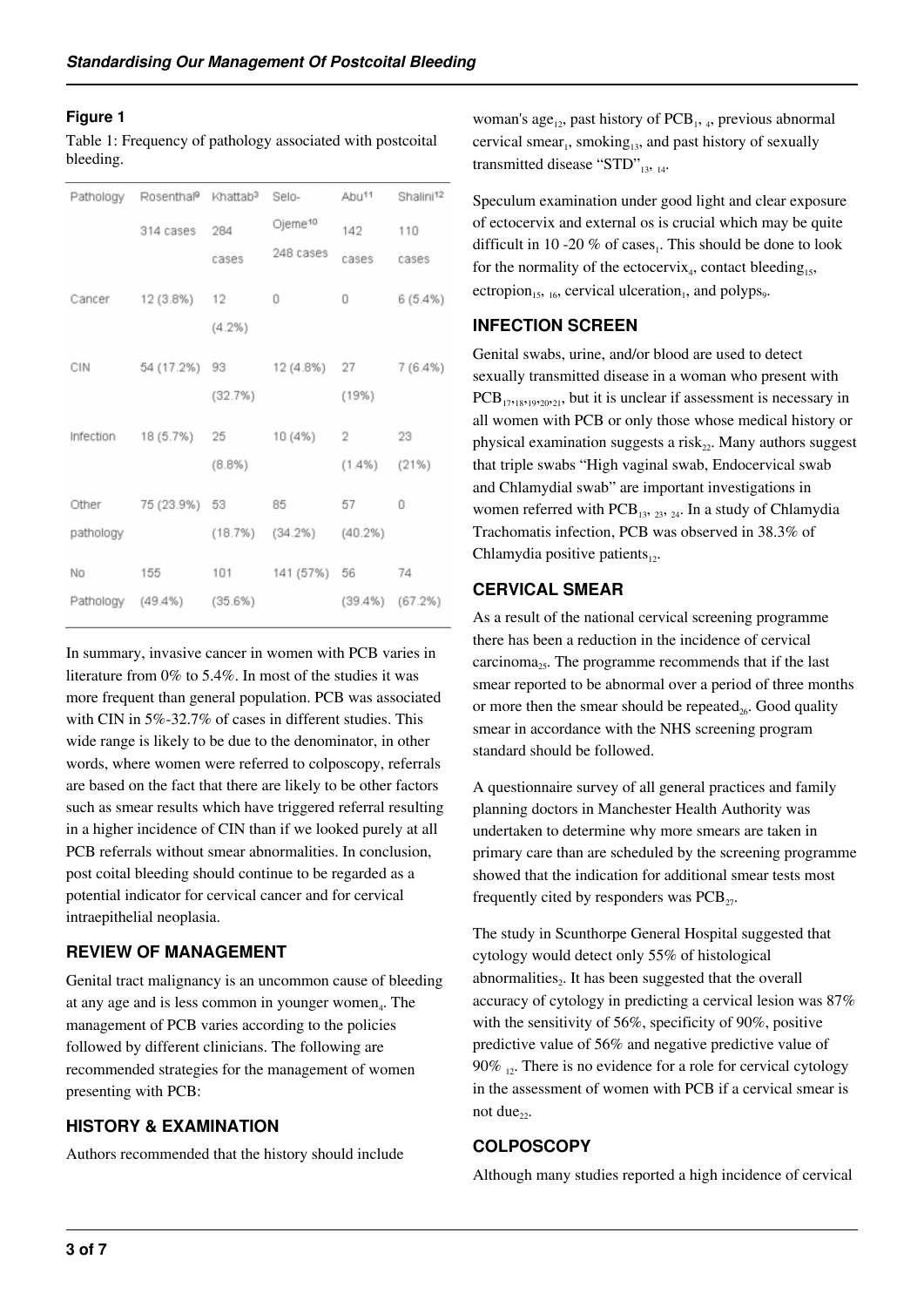neoplasia in women with PCB<sub>4</sub>, Currently PCB alone is not an absolute indication for colposcopy<sub>2</sub>. As in women under the age of 40, chlamydial infection and problems with family planning are more likely causes for PCB, the National Health Service cervical screening programme recommends that women over the age of 40 presenting with PCB should be referred for gynaecological examination and onward referral for colposcopy if cancer is suspected $_{26}$ . Women who have a clinically suspicious cervical lesion should be referred directly to colposcopy<sub>4</sub>.

According to a study by Shalini et al, colposcopy has a positive predictive value of 45.7% and positive histopathology rate of  $54\%$  1. Any minor lesion, such as ectropion should be carefully scrutinized and taken into account when referring for colposcopy. Women with friable ectropion that is causing persistent symptoms should be referred to gynaecologist for assessment and possible treatment. Ideally they should have colposcopy as there investigation of choice if neoplasia is suspected,.

Shapley et  $al_{22}$ , recommended that women with PCB should be referred to colposcopy if the woman requests it after proper consultation, if the cervix is clinically suspicious of cancer, if the smear shows cervical dyskaryosis, or if symptoms persist and interfere with the woman's life in the broadest sense including psychological distress.

## **ENDOMETRIAL INVESTIGATIONS**

Transvaginal scanning, pipelle endometrial sampling, and/or hysteroscopy should be considered in women with persistent PCB and normal cervical check up and negative swabs<sub>3</sub>, and in women with PCB  $\&$  IMB<sub>1</sub>.

# **DOCUMENTATION**

Brief documentation<sub>1</sub>,  $_4$ ,  $_{28}$  must be maintained on: type of abnormal bleeding, hormonal therapy, past history of bleeding and previous investigations, date and report of last cervical smear, examination findings, action taken for investigation and treatment, and follow-up recommendation.

# **INFORMATION FOR WOMEN**

Women should be informed about the following points: most likely cause or causes, whether further investigations required, instructions about investigations if indicated, when to return for review if symptoms persist, that cervical smear is a screening test, and is only 80-90% sensitive and it may therefore not detect underlying pathology in10-20% of affected women<sub>12</sub>.

## **PROPOSED MANAGEMENT**

Reviewing the evidence available from the literature we suggest the following plan of management for women with PCB. This could initially be instigated in the primary care sector. Women with abnormal findings and/or repeated PCB should then be referred.

## **HISTORY**

Initial history taking is almost the most important part of the consultation since risk factors can be identified and the need for any particular careful follow up determined.

The history should include the woman's age, nature, frequency and clinical association of the bleeding, past history of bleeding, hormonal therapy and contraceptive history. It is important to ask about cigarette smoking, previous abnormal smears, sexual history and relevant symptoms in a partner, as well as history of infection.

# **EXAMINATION**

Speculum examination under good light and clear exposure of the ectocervix and external os is crucial to look for complete normality of the ectocervix, contact bleeding and any ulceration, foreign body, polyp or IUCD, leukoplakia, warty changes or any discharge. Ectropion is an important finding which should be looked for during vaginal examination. Practitioners must always bear in mind the need to re-examine a patient if symptoms recur at a future stage.

# **INVESTIGATIONS SWABS**

Triple swabs "High vaginal swab, Endocervical swab, and Chlamydial swab" are useful investigations in women with PCB to exclude Chlamydia and other STDs. They can be taken by the general practitioner.

## **CERVICAL SMEAR**

This should be done only if a cervical smear is due or if the last smear was reported to be abnormal over a period of three months or more. Good quality smear in accordance with the NHS screening program standard should be followed.

## **COLPOSCOPY REFERRAL**

This is indicated if the woman requests it after proper consultation, if the cervix is clinically suspicious of cancer, if the smear shows cervical dyskaryosis, or if symptoms persist and interfere with the woman's life in the broadest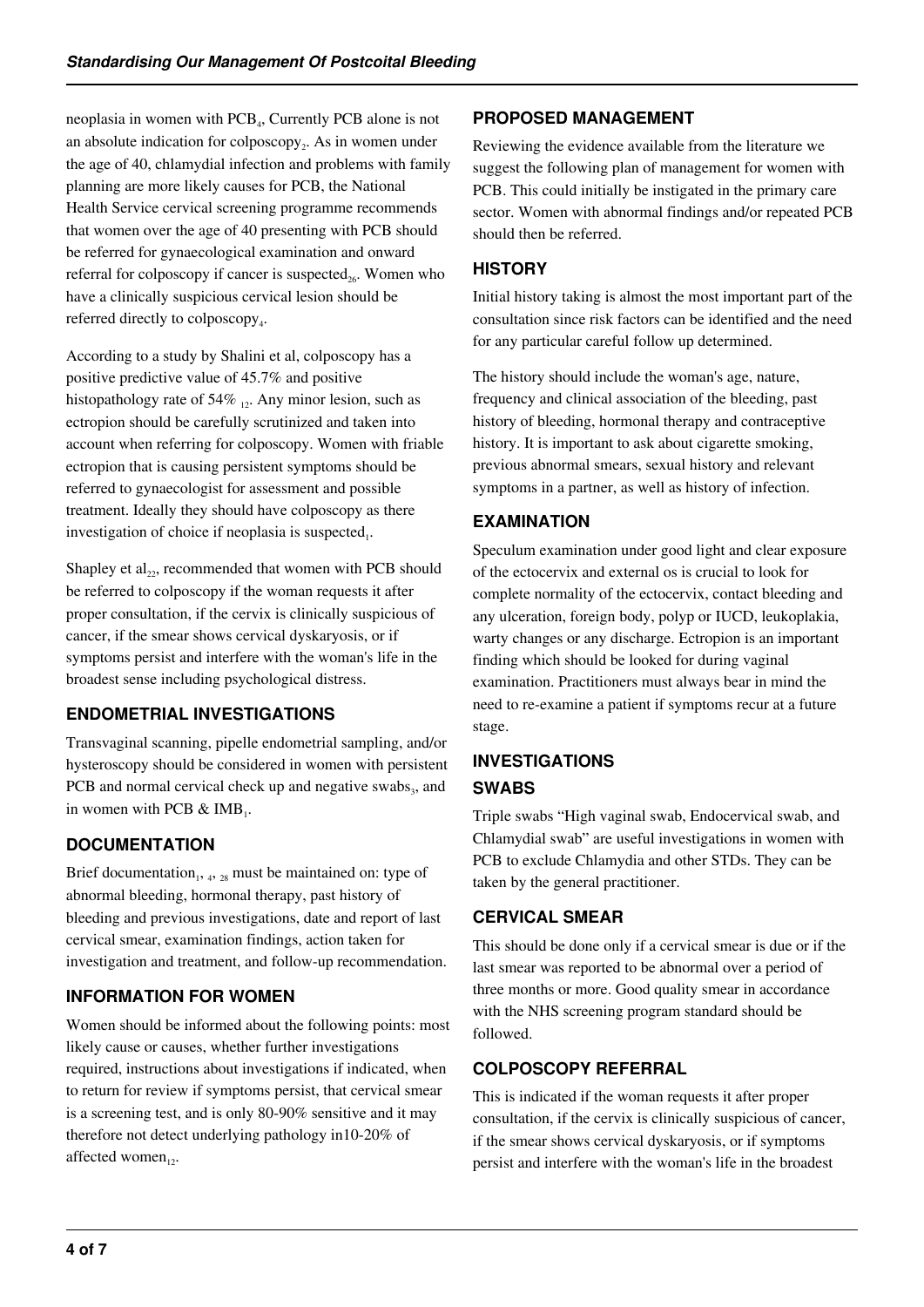sense including psychological distress. Women over the age of 40 presenting with PCB should be referred for gynaecological examination and onward referral for colposcopy if cancer is suspected. Contact bleeding or ectropion alone should not prompt referral unless other suspicious features are present or PCB has been persistent.

# **HYSTEROSCOPY**

This should be considered in women with repeated episode of PCB especially when associated with spontaneous bleeding or intermenstural bleeding (IMB) and when the smear and colposcopy results reported to be normal. Outpatient hysteroscopy plus directed biopsy would be the preferred investigation.

# **DOCUMENTATION**

Brief documentation must be maintained on type of abnormal bleeding, hormonal therapy, past history of bleeding and previous investigations, date and report of last cervical smear, examination findings, investigation and treatment carried out, and the plan for follow-up.

# **INFORMATION FOR WOMEN**

Consideration should be given to the following points when informing women who present with symptoms of PCB:

- The most likely cause or causes.
- Whether serious causes like cancer are unlikely or other causes are more likely and further investigation is not indicated OR that the cause needs to be investigated.
- Information about investigations, if indicated.
- When to return for review if symptoms persist.
- That cervical smear is a screening test, and is only 80-90% sensitive and may therefore not detect underlying pathology in 10-20% of affected women.

# **RECOMMENDATION**

There is need for robust studies on the epidemiology of PCB. The effectiveness of community-based education programmes aimed at the detection of cervical cancer, informing women to consult a doctor if they have 'bleeding after sex' should be reviewed. The role of cytology and microbiology in the assessment of women with PCB in primary care should be evaluated.

It is recommended that every effort should be made to improve communication between the general practitioners and hospitals. More attention must be given to improve data collection to decrease the amount of missing data. The number of cases of some types of gynaecological cancers such as cervical is decreasing, and when combined with the current expansion of consultant's numbers, the end result must be an erosion of skills of individual clinicians when managing cancer cases. Simple measures, such as clearly defined referral pathways should help.

# **CONCLUSION**

The management of post coital bleeding is inconsistent. The lack of evidence based approach and of a sensitive test has contributed to the poor management of women with PCB. Future research is necessary to revise the structured management we suggested for PCB and to determine the optimal investigation strategy in terms of clinicaleffectiveness and cost-effectiveness.

# **CORRESPONDENCE TO**

Ahmad F. Khattab Flat 1, Moor House, Abbey way, Barrowin-Furness, Cumbria, LA14 1BP, UK Telephone: 0044 5602191755 Fax: 0044 1229823415 Mobile: 0044 7886964756 Email: akhattabuk@hotmail.com

### **References**

1. Fraser IS, Petrucco MO. management of Intermenstrual and postcoital bleeding. Australian and New Zealand Journal of Obstetrics and Gynaecology 1996; 36: 67-73. 2. Jha S, Sabharwal S. Outcome of colposcopy in women presenting with postcoital bleeding and negative or no cytology. Journal of Obstetrics and Gynaecology 2002; 22: 299-301. 3. Khattab AF, Ewies AA, Appleby D, Cruickshank DJ. The outcome of referral with postcoital bleeding. Journal of Obstetrics and Gynaecologist 2005; 25: 279-282. 4. Royal Australian and New Zealand College of Obstetricians and Gynaecologist. Guidelines for referral and investigations of Intermenstrual and postcoital bleeding. Statement No. C-Gyn 6. July, 2004. 5. Department of Health .NHS Executive Guidelines for referral for suspected cancer. April, 2000. 6. Pretorius R, Semard N, WatringW, Fotherringham N. Presentation of cervical cancer. Gynecologic Oncology 1991;42:48-53. 7. Pardanini NS, Tischler LP, Brown WH, de Feo E. Carcinoma of cervix. Evaluation of treatment in a community hospital. New York State Journal of Medicine 1975; 75:1018-1021. 8. Slater DN. Multifactorial audit of invasive cancer: Key lessons for the national screening programme. Journal of Clinical Pathology 1995; 48: 405- 407. 9. Rosenthal NA, Panoskaltsis T, Smith T, Soutter WP. The frequency of significant pathology in women attending general gynaecological service for postcoital bleeding .British Journal of Obstetrics and Gynaecology 2001;108: 103- 106.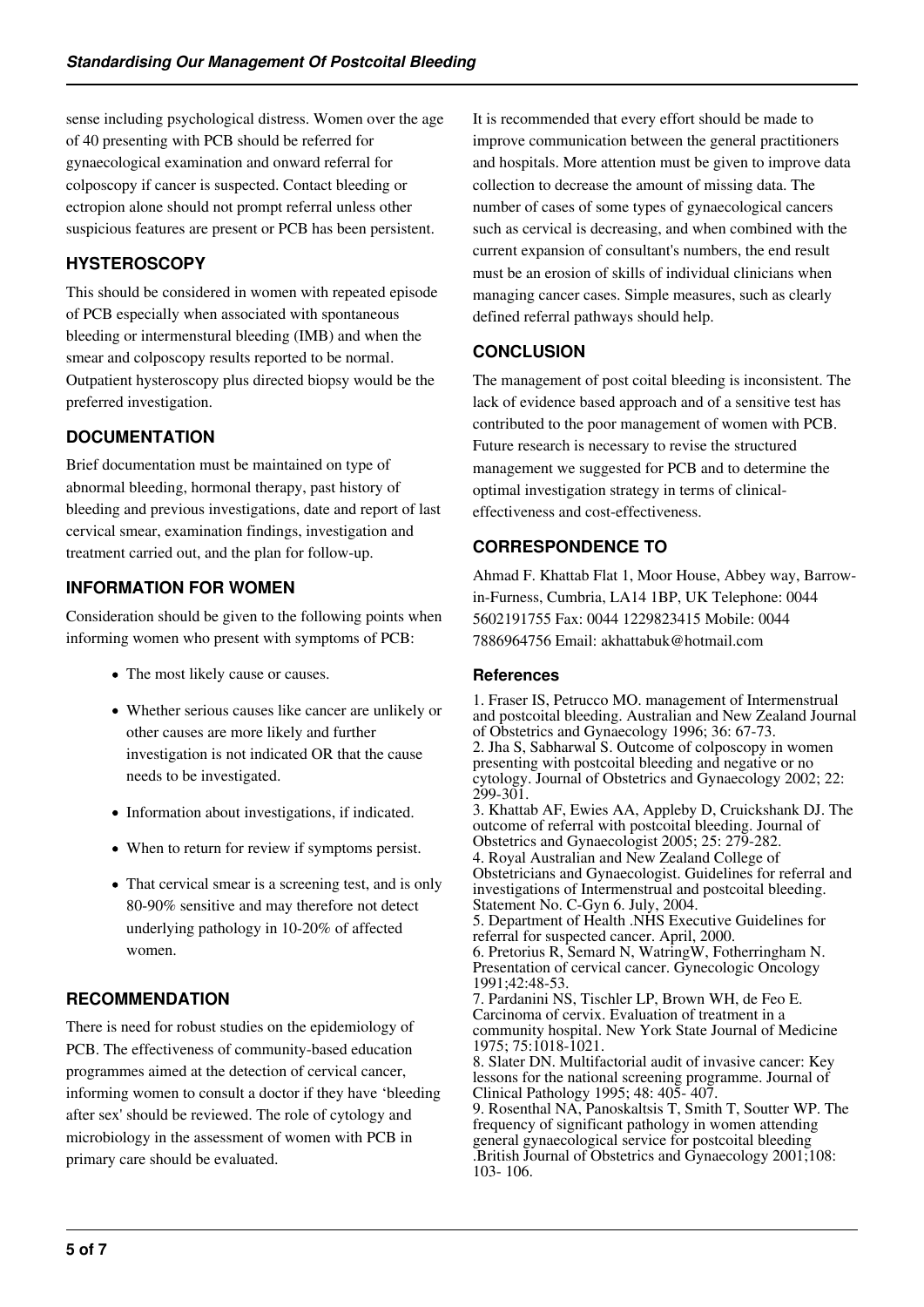10. Selo-Ojeme DO, Dayoub N, Patel A, Metha M. A clinicio-pathological study of postcoital bleeding. Arch Gynecol Obstet 2004; 270: 34-36.

11. Abu J, Davies Q, Ireland D. Should women with postcoital bleeding be referred for colposcopy. Journal of Obstetrics and Gynaecology 2006; 26(1): 45-47.

12. Shalini R, Amita S, Neera MA .How alarming is postcoital bleeding .Gynaecology and Obstetric investigation 1998; 45:205-208.

13. French JI. Abnormal bleeding associated with reproductive tract infection. NNACOG'S Clinical Issues 1991; 2: 313-321.

14. Padian NS, Abrams J, Skurnik Jh, Van devanter NL, O'Brien TR. Risk factors for postcoital bleeding among women with or at risk for infection with human immunodeficiency virus. The journal of infectious diseases.1995; 172:1084-1087.

15. Goldacre MJ, Loudon N, Grant G, Loudon JDO, Mc Pherson K, Vessey MP. Epidemiology and clinical significance of cervical erosion in women attending a family planning clinic. British medical Journal .1978;1:748-750. 16. Ewies A, Khattab A, Appleby D, Cruickshank DJ. The referral practice of cases with postcoital bleeding. Journal of Obstetrics and Gynaecologist 2004; 24:721-722. 17. Verhoven V, Avontus D, Meheus A. Chlamydial infection: an accurate model for opportunistic screening in general practice. Sex Transm Infect 2003; 79: 313-317 18. Gotz HM, Van Bergen JEAM, Veldhuijzen IK. A prediction rule for selective screening of Chlamydia trachomatis infection. Sex Transm Infect 2005; 81: 24-30. 19. Bax CJ, Oostvogel PM, Mutsaers JAEM. Clinical characteristics of Chlamydia trachomatis infections in

general outpatient department of obstetric and gynaecology in the Netherlands. Sex Transm Infect 2002; 78: e6. 20. Guimaraes MDC, Valhov D, Castilho EA. Postcoital vaginal bleeding as a risk factor for transmission of the human immunodeficiency virus in heterosexual partner study in Brazil. Arch Intern Med 1997; 157: 1363-1369 21. Seidlen M, Vogler M, Lee E. Heterosexual transmission of HIV in a cohort of couples in New York City. AIDS 1993; 7: 1247-1254.

22. Shapley M, Jordan J, Croft PR. A systematic review of postcoital bleeding and risk of cervical cancer. British journal of general practice2006; 6: 453-460.

23. Linder LE, Geerling S, Nettum JA, Miller SL, Altman KH. Clinical characteristics of women with Chlamydial cervicitis. Journal of Reproductive Medicine 1988; 33:684- 690.

24. Paavonen J, Brunham R, Kiviat N, et al. Cervicitisetiologic, clinical and histopathologic findings in: Mardh PA, Holms KK, Oriel JD, Poit P, Schachter J, eds. Chlamydial infections. New York: Elsevier Biomedical Press 1982; 141-145.

25. Macgregor E, Moss S, Parkin D et al. A case-controlled study of cervical cancer screening in North East Scotland. British Medical Journal 1985; 290: 1543- 1546.

26. NHSCSP Publication No.20, April 2004; 13-14.

27. Woodman CBJ, Richardson J, Spence M. Why do we continue to take unnecessary smears? British Journal of General Practice 1997; 47:645-656.

28. Ewies AA, Hall S. A review of Gynaecological cancer management: a large West Midlands general hospital experience. Journal of Obstetrics and Gynaecology 2001; 21: 389-391.